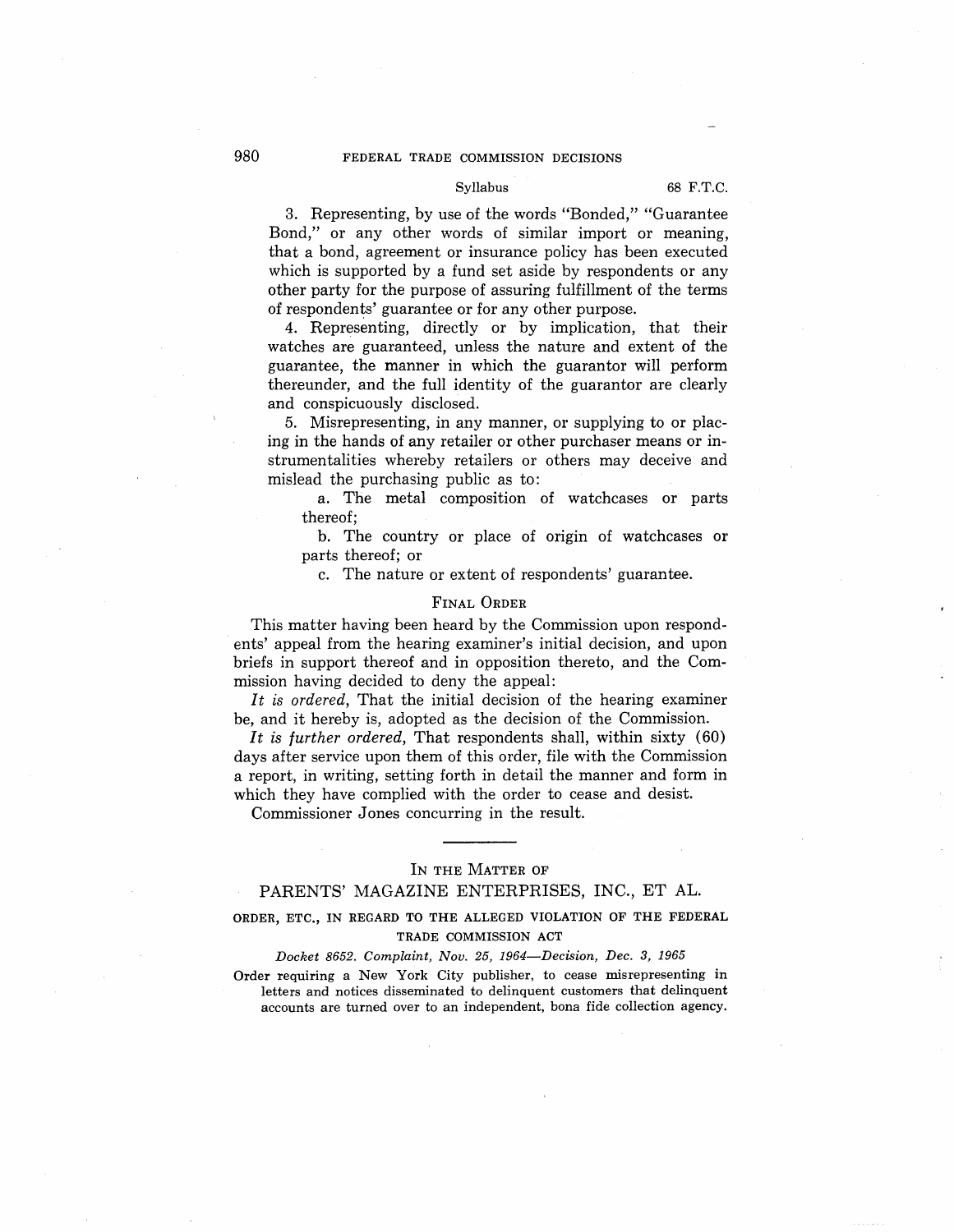### 980 Complaint

## COMPLAINT

Pursuant to the provisions of the Federal Trade Commission Act, and by virtue of the authority vested in it by said Act, the Federal Trade Commission, having reason to believe that Parents' Magazine Enterprises, -Inc., a corporation, Parents' Home Service Institute, Inc., a corporation, and Edward A. Sand and G. Theodore Zignone, individually and as officers of each of said corporations, and Allison R. Leininger, individually and as an officer of Parents' Magazine Enterprises, Inc., and Eugene J. Foley, individually and as an officer of Parents' Home Service Institute, Inc., hereinafter referred to as respondents, have violated the provisions of said Act, and it appearing to the Commission that a proceeding by it in respect thereof would be in the public interest, hereby issues its complaint stating its charges in that respect as follows:

PARAGRAPH 1. Respondent Parents' Magazine Enterprises, Inc., is a corporation organized, existing and doing business under and by virtue of the laws of the State of New York with its principal office and place of business located at 52 Vanderbilt Avenue in the city of New York, State of New York. Prior to July, 1962, said respondent was known as The Parents Institute, Inc.

Respondent Parent's Home Service Institute, Inc., is a corporation organized, existing and doing business under and by virtue of the laws of the State of New York with its office and principal place of business located at 52 Vanderbilt Avenue in the city of New York, State of New York. It is a wholly owned subsidiary of respondent Parents' Magazine Enterprises, Inc.

Respondents Edward A. Sand and G. Theodore Zignone are individuals and officers of each of said corporations. Respondent Allison R. Leininger is an individual and an officer of Parents' Magazine Enterprises, Inc. Respondent Eugene J. Foley is an individual and an officer of Parents' Home Service Institute, Inc.

Respondents Edward A. Sand, G. Theodore Zignone and Allison R. Leininger formulate, direct and control the acts and practices of respondent Parents' Magazine Enterprises, Inc., including the acts and practices hereinafter set forth.

Repondents Edward A. Sand, G. Theodore Zignone and Eugene J. Foley formulate, direct and control the acts and practices of respondent Parents' Home Service Institute, Inc., including the acts and practices hereinafter set forth.

The address of the individual respondents is the same as that of the corporate respondents.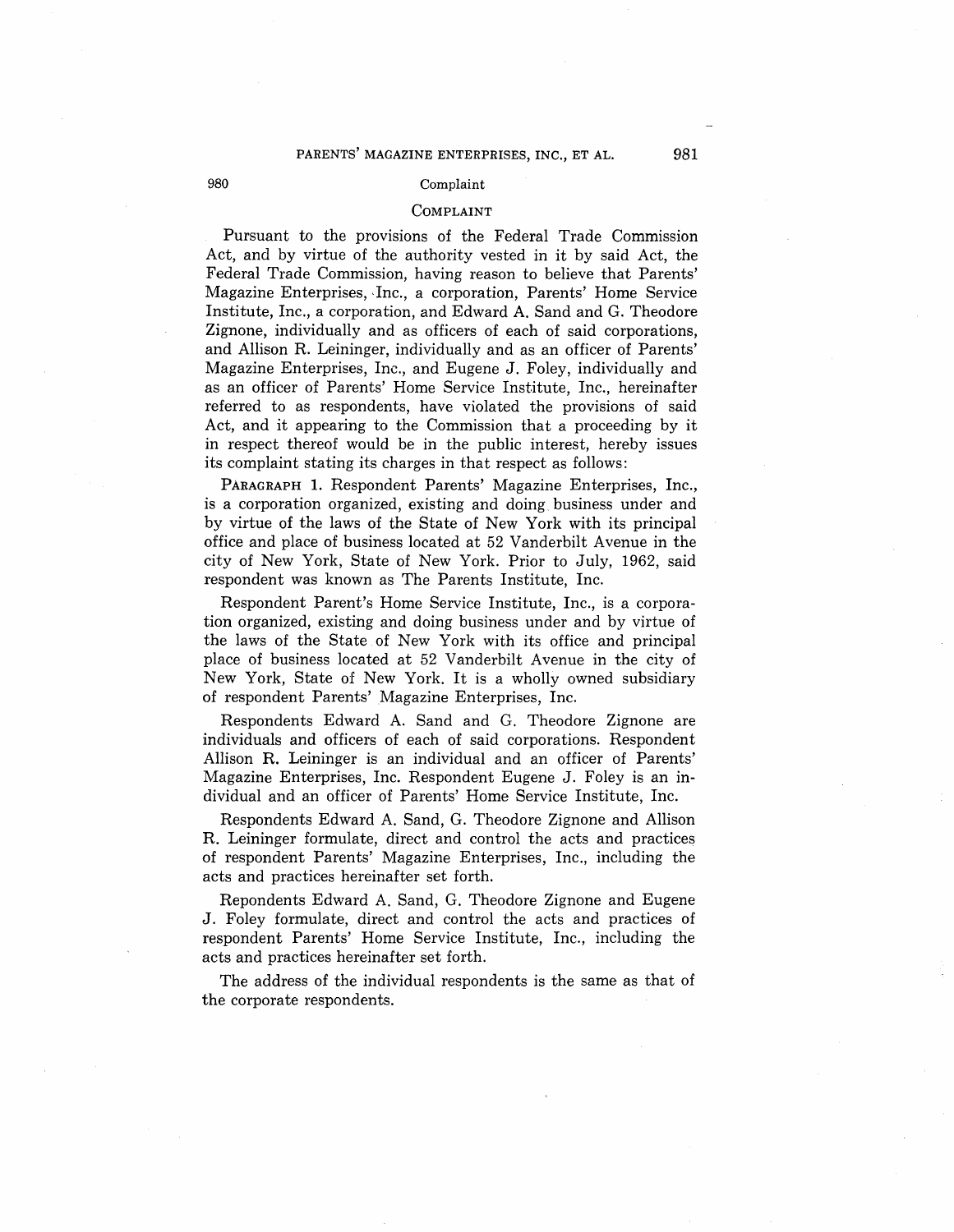### Complaint 68 F.T.C.

PAR. 2. Respondents are now, and for some time last past have been, engaged in the advertising, offering for sale and sale of magazines, publications and other merchandise to the general public by and through the United States mails.

PAR. 3. In the course and conduct of their business, respondents now cause and for some time last past have caused said magazines, publications and other merchandise, when sold, to be shipped from their places of business and sources of supply in the State of New York to purchasers thereof located in the various other States of the United States and in the District of Columbia, and maintain and at all times mentioned herein have maintained a substantial course of trade in said magazines, publications and other merchandise in commerce, as "commerce" is defined in the Federal Trade Commission Act.

PAR. 4. In the course and conduct of their business, respondents offer for sale certain magazines, publications and other merchandise through the United States mails. Said magazines, publications and other merchandise are distributed and payment made therefor through the United States mails.

For the purpose of inducing the payment of purportedly delinquent accounts that have arisen from the aforesaid transactions, respondents have made certain statements and representations in letters and notices disseminated through the United States mails to purportedly delinquent customers.

Typical, but not all inclusive of such statements and representations are the following:

(a) On respondents' letterheads:

PAYMENT IS NOW PAST DUE

Your PAST DUE Account has again been brought to my attention for review. Before we take any drastic measures to enforce collection, I believe you should be advised on how serious it is to withhold payment on an account and what effect it may have on your credit. \* \* \*

If we received a request from any credit company or credit bureau concerning your paying habits we have to report that you are not paying your account with us as you agreed. Such a reply may result in further credit being withheld from you by others. Furthermore, we may request our attorney to take any steps against you which he believes are necessary to collect this balance. \* \* \*

Your account, long past due, remains unpaid.

Considering the arrears on your account, we think it well to write you that when payment is not received in time, we must refer all unpaid balances to a collection agency. \* \* \*

Your account will be held open for the next ten days to await your payment before steps are taken to protect our interest.

Avoid any action by the Collection Agency, which may prove embarrassing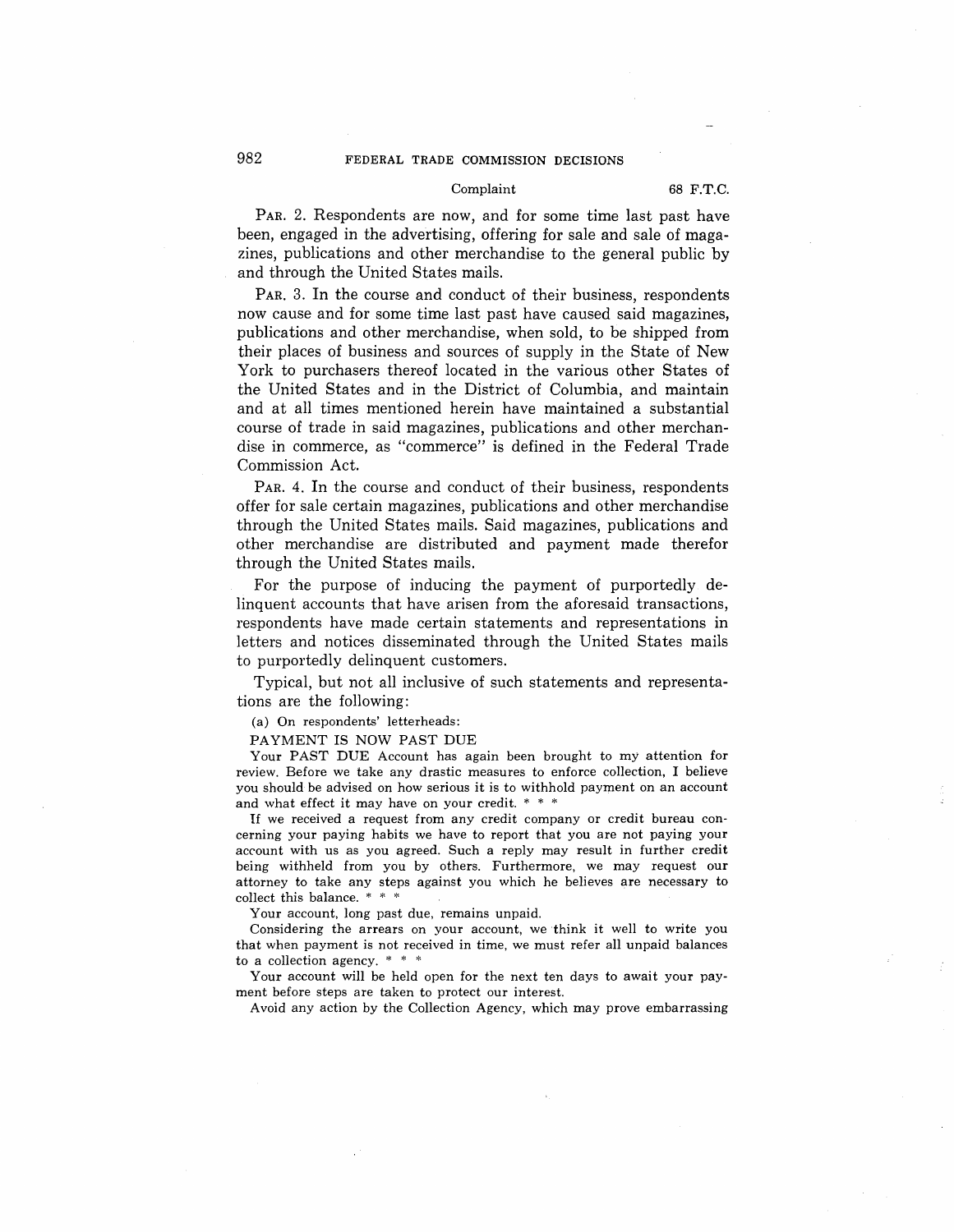### 980 Complaint

and costly to you, by sending us payment of your unpaid balance in the enclosed envelope NOW-BEFORE YOU FORGET!!!

(b) On the following letterhead:

THE MAIL ORDER CREDIT REPORTING ASSOCIATION, INC., NEW YORK 18, N. Y.

Re: Claim of PARENTS' HOME SERVICE INSTITUTE, INC.

Your account has been referred to us because of your failure to comply with several requests for payment. \* \* \*

Unless we receive payment from you within *ten* days, our client's attorney may have to take legal action on your account to secure a judgement against you. \* \* \*

Unless we receive your remittance by return mail, your account may be referred by our client to their lawyer for proceedings against you. \* \* \*

Such action may incur charges for court costs, disbursements and interest, all to be added to the total balance you now owe. \* \* \*

PAR. 5. By and through the use of the aforesaid statements, representations and practices, and others of similar import not specifically set out herein, respondents have represented directly and by implication that:

A. If payment is not made, the delinquent customer's name is transmitted to a bona fide credit reporting agency.

B. If payment is not made, the customer's general or public credit rating will be adversely affected.

C. "THE MAIL ORDER CREDIT REPORTING ASSOCIA-TION, INC.," is a separate bona fide collection and credit reporting agency located in New York City.

D. Respondents have turned over to "THE MAIL ORDER CREDIT REPORTING ASSOCIATION, INC.," the delinquent account of the customer for collection and other purposes.

E. If payment is not made, the delinquent customer's account will be transferred to an outside attorney with instructions to institute suit or to take other legal steps to collect the outstanding amount due.

F. Letters and notices on the letterhead of "THE MAIL OR-DER CREDIT REPORTING ASSOCIATION, INC.," have been prepared and mailed by said organization.

PAR. 6. In truth and in fact:

A. If payment is not made, the delinquent customer's name is not transmitted to a bona fide credit reporting agency.

B. If payment is not made, the customer's general or public credit rating is not adversely affected.

C. "THE MAIL ORDER CREDIT REPORTING ASSOCIA-TION, INC.," is not a separate bona fide collection or credit re-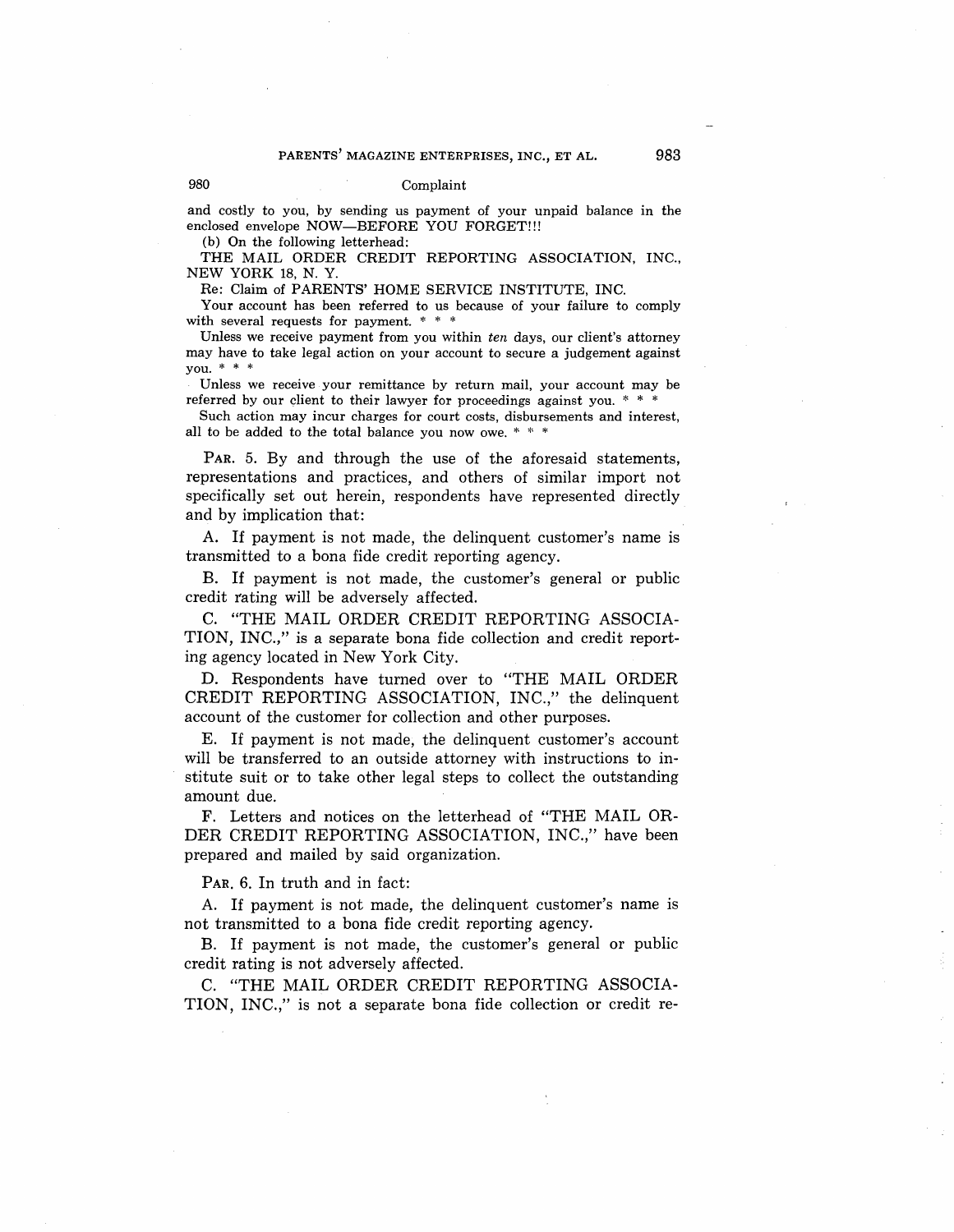## Initial Decision 68 F.T.C.

porting agency. Said organization is a fictitious name utilized by respondents and others for the purpose of disseminating collection letters.

D. Respondents have not turned over to "THE MAIL ORDER CREDIT REPORTING ASSOCIATION, INC.," the delinquent account of the customer for collection or any other purpose.

E. If payment is not made, the delinquent customer's account . is not transferred to an outside attorney with instructions to institute suit or other legal steps to collect the outstanding amount due.

F. The letters and notices on the letterhead of "THE MAIL ORDER CREDIT REPORTING ASSOCIATION, INC.," have not been prepared or mailed by said organization. Said letters and notices have been prepared and mailed or caused to be mailed by respondents. Replies and responses to said letters and notices are forwarded unopened to respondents.

Therefore, the statements and representations as set forth in Paragraphs Four and Five hereof were and are false, misleading and deceptive.

PAR. 7. The use by respondents of the aforesaid false, misleading and deceptive statements, representations and practices has had, and now has, the capacity and tendency to mislead members of the purchasing public into the erroneous and mistaken belief that said statements and representations were and are true, and into the payment of substantial sums of money to respondents by reason of said erroneous and mistaken belief.

PAR. 8. The aforesaid acts and practices of respondents, as herein alleged, were and are all to the prejudice and injury of the public and constituted, and now constitute, unfair and deceptive acts and practices in commerce, in violation of Section 5 of the Federal Trade Commission Act.

### *Mr. Terral A. Jordan* supporting the complaint.

*Lowenstein, Pitcher, Hotchkiss* & *Parr,* New York, N.Y., by *Mr. James* C. *Sargent, Mr. Norman G. Sade,* and *Mr. John M. Hadlock* for respondents.

## INITIAL DECISION BY ANDREW C. GooDHOPE, HEARING EXAMINER

### AUGUST 31, 1965

The Federal Trade Commission issued its complaint against respondents on November 25, 1964, charging them with violations of Section 5 of the Federal Trade Commission Act in that respond-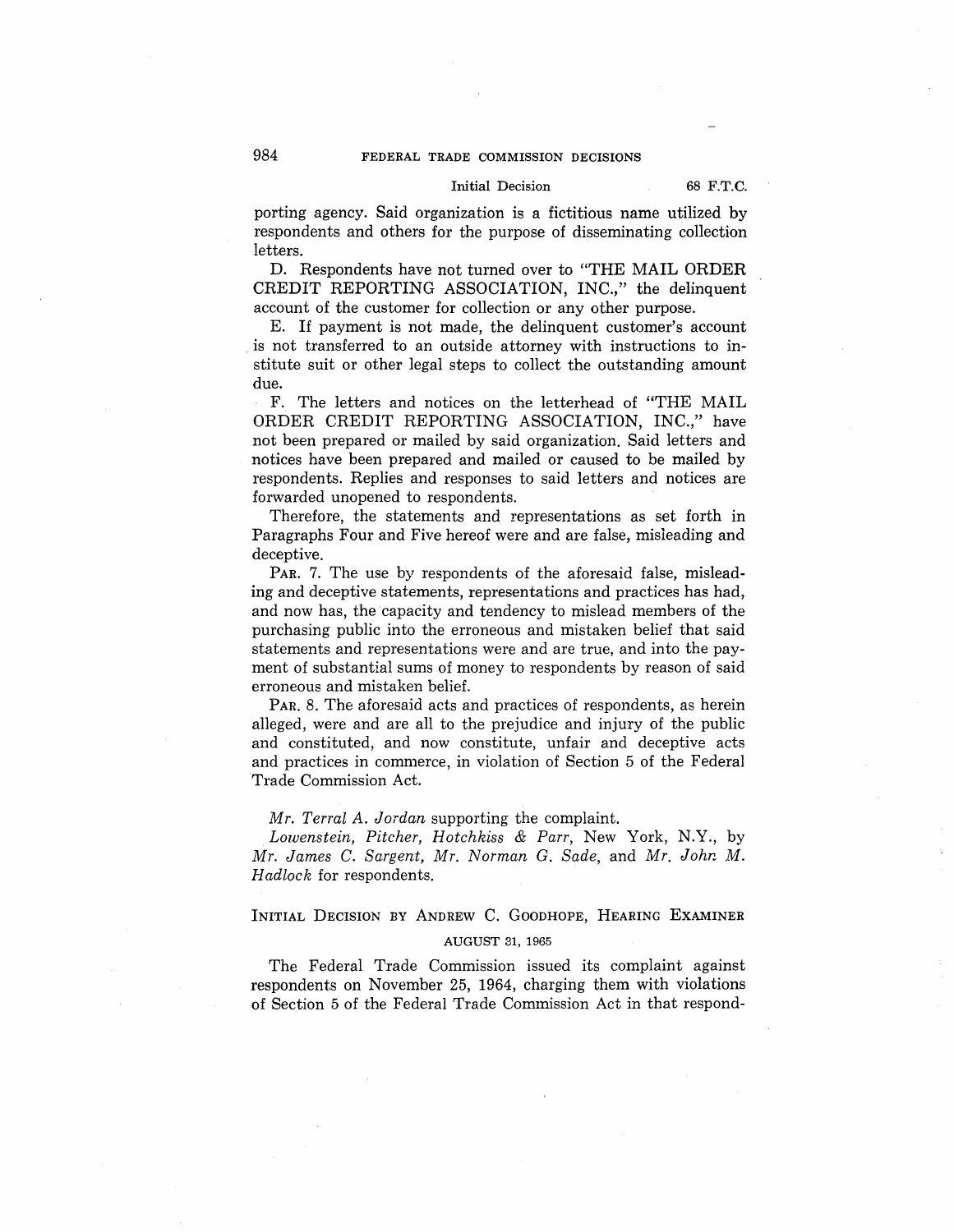## **PARENTS' MAGAZINE ENTERPRISES, INC., ET AL. 985**

## 980 Initial Decision

ents made various false and misleading statements in attempting to collect delinquent accounts. The respondents filed an answer in which they admitted certain allegations of the complaint and denied that they had violated Section 5 of the Federal Trade Commission Act and alleging certain defenses discussed hereinafter.

This matter is before the hearing examiner for final consideration on the complaint, answer, evidence and the proposed findings of fact and conclusions and memoranda and briefs filed by counsel for respondents and counsel supporting the complaint. Consideration has been given to the proposed findings of fact and conclusions submitted by both parties, and all proposed findings of fact and conclusions not hereinafter specifically found or concluded are rejected, and the hearing examiner, having considered the entire record herein, makes the following findings of fact, conclusions drawn therefrom and issues the following order:

### **FINDINGS OF FACT**

1. Respondent Parents' Magazine Enterprises, Inc., is a corporation organized, existing and doing business under and by virtue of the laws of the State of New York with its principal office and place of business located at 52 Vanderbilt Avenue, in the city of New York, State of New York. Prior to July, 1962, said corporate respondent was known as and was one and the same corporate entity known as The Parents' Institute, Inc. (Stipulation of Facts, CX 27, p. 1).

2. Respondent Parents' Home Service Institute, Inc., is a corporation organized, existing and doing business under and by virtue of the laws of the State of New York with its office and principal place of business located at 52 Vanderbilt Avenue in the city of New York, State of New York. It is a wholly owned subsidiary of respondent Parents' Magazine Enterprises, Inc. Virtually all of the officers of respondent Parent's Home Service Institute, Inc., are officers and/or employees of respondent Parents' Magazine Enterprises, Inc. Respondent Parents' Home Service Institute, Inc., is operated as a subscription sales company by Parents' Magazine Enterprises, Inc., for its publications (Stipulation of Facts, CX 27, pp. 1, 2).

3. Respondent Edward A. Sand is the president and a member of the board of directors of Parents' Magazine Enterprises, Inc.; the president and a member of the board of directors of Parents' Home Service Institute, Inc., and exercises the usual functions and duties of his respective offices (CX 1). While he did not personally participate in the day-to-day operations, he was aware of the con-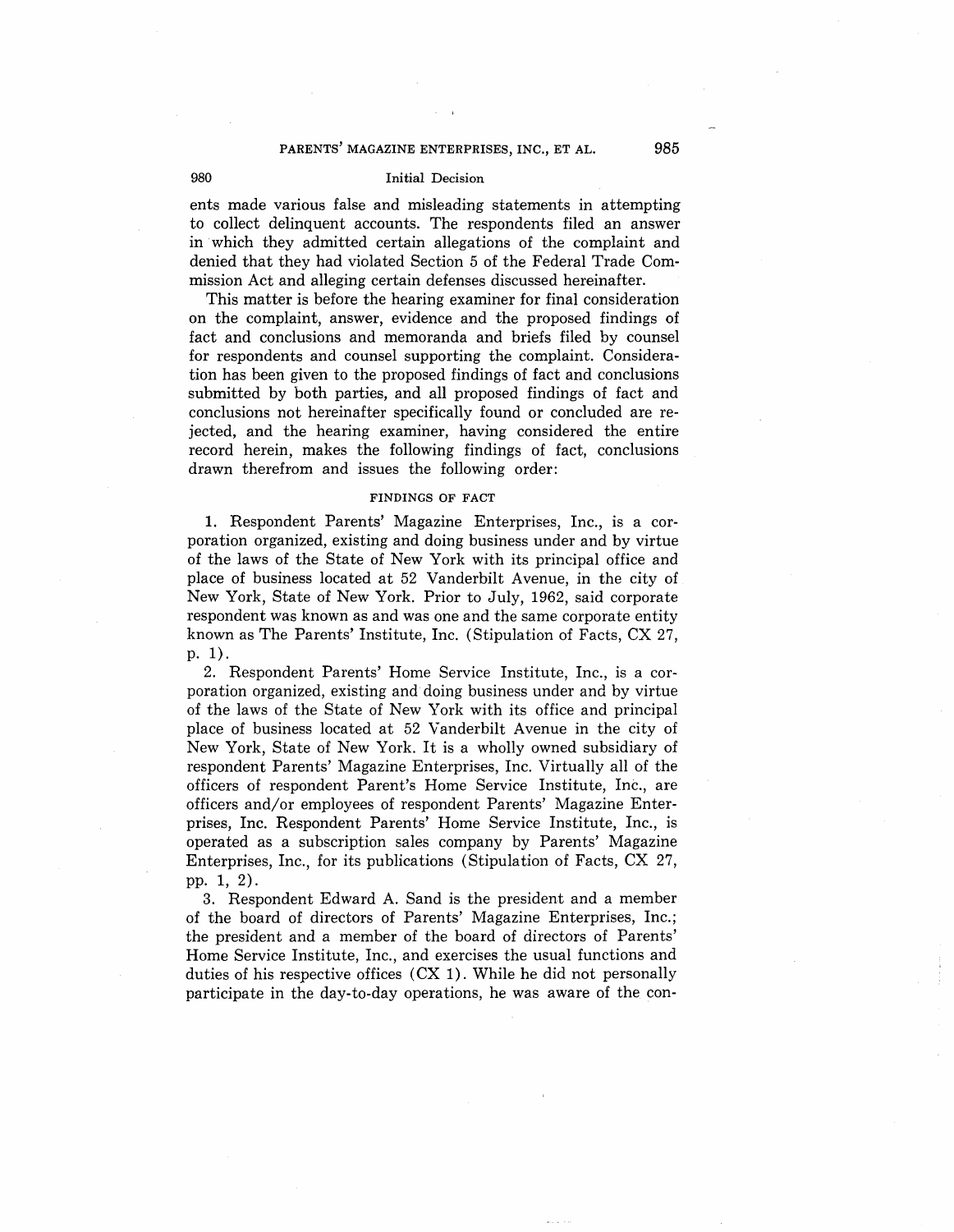### Initial Decision 68 F.T.C.

tinuing use of the facilities of The Mail Order Credit Reporting Association, Inc., for many years  $(CX_1)$ .

4. Respondent G. Theodore Zignone is the executive vice president and treasurer and a member of the board of directors of Parents' Magazine Enterprises, Inc., and a vice president and treasurer and a member of the board of directors of Parents' Home Service Institute, Inc. (CX 2). He was aware of and participated in the decision to utilize the facilities of The Mail Order Credit Reporting Association and was aware of its continued use  $(CX<sub>2</sub>)$ .

5. Respondent Allison R. Leninger is the chairman of the Executive committee, a member of the board of directors and advertising director of Parents' Magazine Enterprises, Inc. He has held the offices of president, executive vice president and vice president of Parents' Magazine Enterprises, Inc., and its predecessor Parents' Institute, Inc., and has been associated with said corporations for 32 years. He is a member of the board of directors but not an officer of Parents' Home Service Institute, Inc. From July 5, 1961 to March 25, 1963, he was executive vice president of Parents' Home Service Institute, Inc. (CX 3).

6. Respondent Eugene Foley has been an assistant vice president of Parents' Magazine Enterprises, Inc., since 1963 and a vice president and secretary of Parents' Home Service Institute, Inc., since 1962 (CX 4). From 1954 through 1962 he was engaged primarily in the operations of Family Publication Service, Inc., and Homemakers' Library League, Inc., in both of which corporations Parents' Magazine Enterprises, Inc., has an interest (CX 4).

7. Respondents are now, and for some time last past have been, engaged in the advertising, offering for sale and sale of magazines, publications and other merchandise to the general public by and through the United States mails (Amended Answer, Paragraph 2, Stipulation of Facts, CX 27, pp. 2, 3).

8. In the course and conduct of their business, respondents now cause and for some time last past have caused said magazines, publications and other merchandise, when sold, to be shipped from their places of business and sources of supply in the State of New York to purchasers thereof located in various other States of the United States and in the District of Columbia, and maintain and at all times mentioned herein have maintained a substantial course of trade in said magazines, publications and other merchandise in commerce, as "commerce" is defined in the Federal Trade Commission Act (Amended Answer, Paragraphs 2 and 3, Stipulation of Facts, CX 27, pp. 2, 3).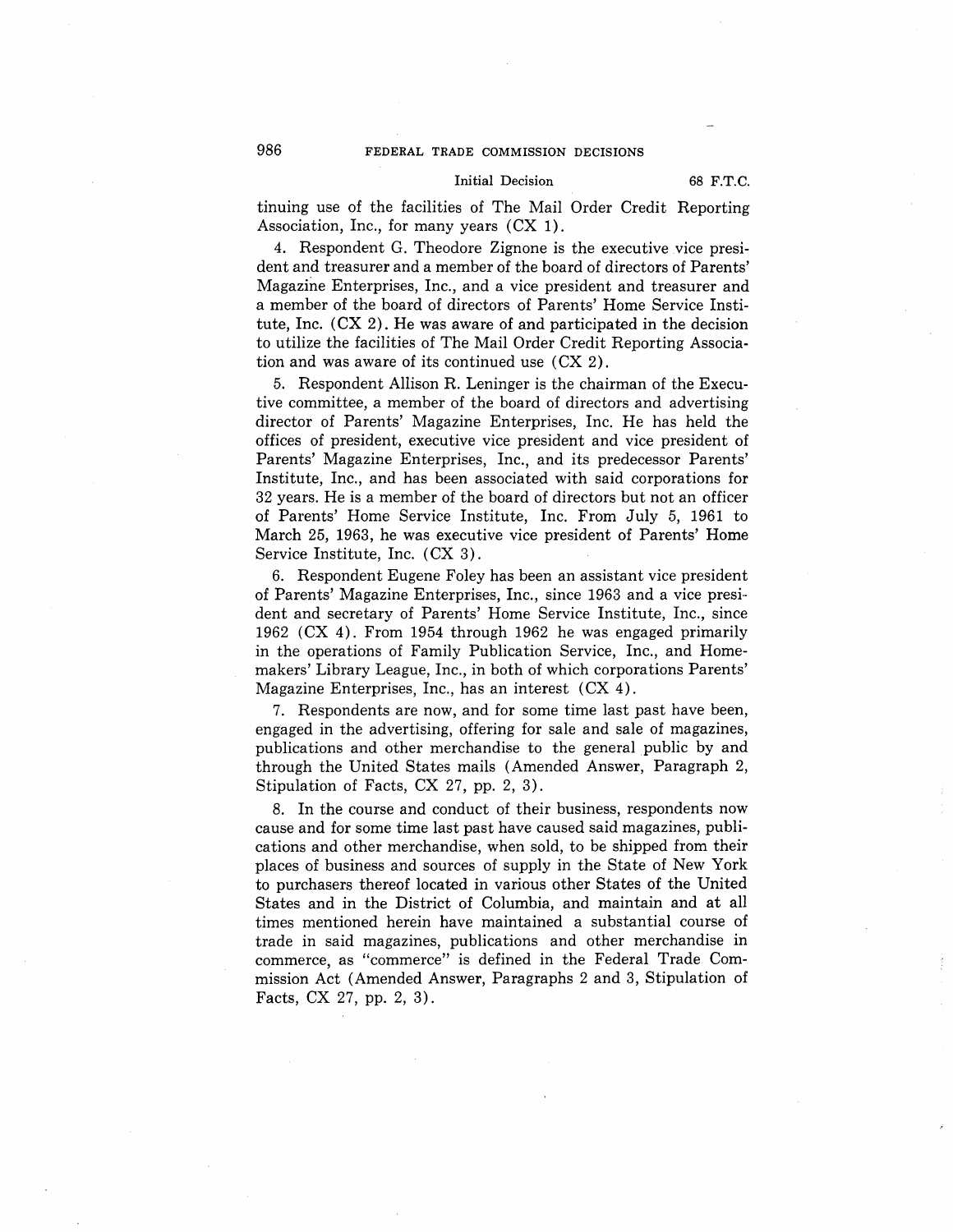### **PARENTS' MAGAZINE ENTERPRISES, INC., ET AL.**

Initial Decision

9. In the course and conduct of their business, respondents offer for sale certain magazines, publications and other merchandise through the United States mails. Said magazines, publications and other merchandise are distributed and payment made therefor through the United States mails (Amended Answer, Paragraph 3, Stipulation of Facts, CX 27, p. 3).

10. For the purpose of inducing the payment of purportedly delinquent accounts that have arisen from the aforesaid transactions, respondents have made certain statements and representations in letters and notices disseminated through the United States mails to purportedly delinquent customers (Stipulation of Facts, CX 27, pp. 3-6). Typical, but not all inclusive of such statements and representations are the following:

(a) On respondents' letterheads:

980

Your PAST DUE account has again been brought to my attention for review. Before we take any drastic measures to enforce collection, I believe you should be advised on how serious it is to withhold payment of an account and what effect it may have on your credit. \* \* \*

If we received a request from any credit company or credit bureau concerning your paying habits we would have to report that you are not paying your account with us as you agreed. Such a reply may result in further credit being withheld from you by others. Furthermore, we may request our attorney to take any steps against you which he believes are necessary to collect this balance.  $**$  (CX 11)

Your account, long past due, remains unpaid.

Considering the arrears on your account, we think it well to write you that when payment is not received in time, we must refer all unpaid balances to a collection agency. \* \* \*

Your account will be held open for the next ten days to await your payment before steps are taken to protect our interests.

Avoid any action by the Collection Agency, which may prove embarrassing and costly to you, by sending us payment of your unpaid balance in the enclosed envelope NOW-BEFORE YOU FORGET!!! (CX 12)

(b) On the following letterhead:

THE MAIL ORDER CREDIT REPORTING ASSOCIATION, INC., NEW YORK 18, N. Y.

Re: Claim of PARENTS' HOME SERVICE INSTITUTE, INC.

Your account has been referred to us because of your failure to comply with several requests for payment. \* \* \*

Unless we receive payment from you within *ten* days, our client's attorney may have to take legal action on your account to secure a judgment against you. \* \* \*  $(CX 14)$ 

(Same letterhead in part reads)

Unless we receive your remittance by return mail, your account may be referred by our client to their lawyer for proceedings against you.

Such action may incur charges for court costs, disbursements and interest, all to be added to the total balance you now owe. \* \* \*  $(CX_13;$  see also ex 8-18)

**987**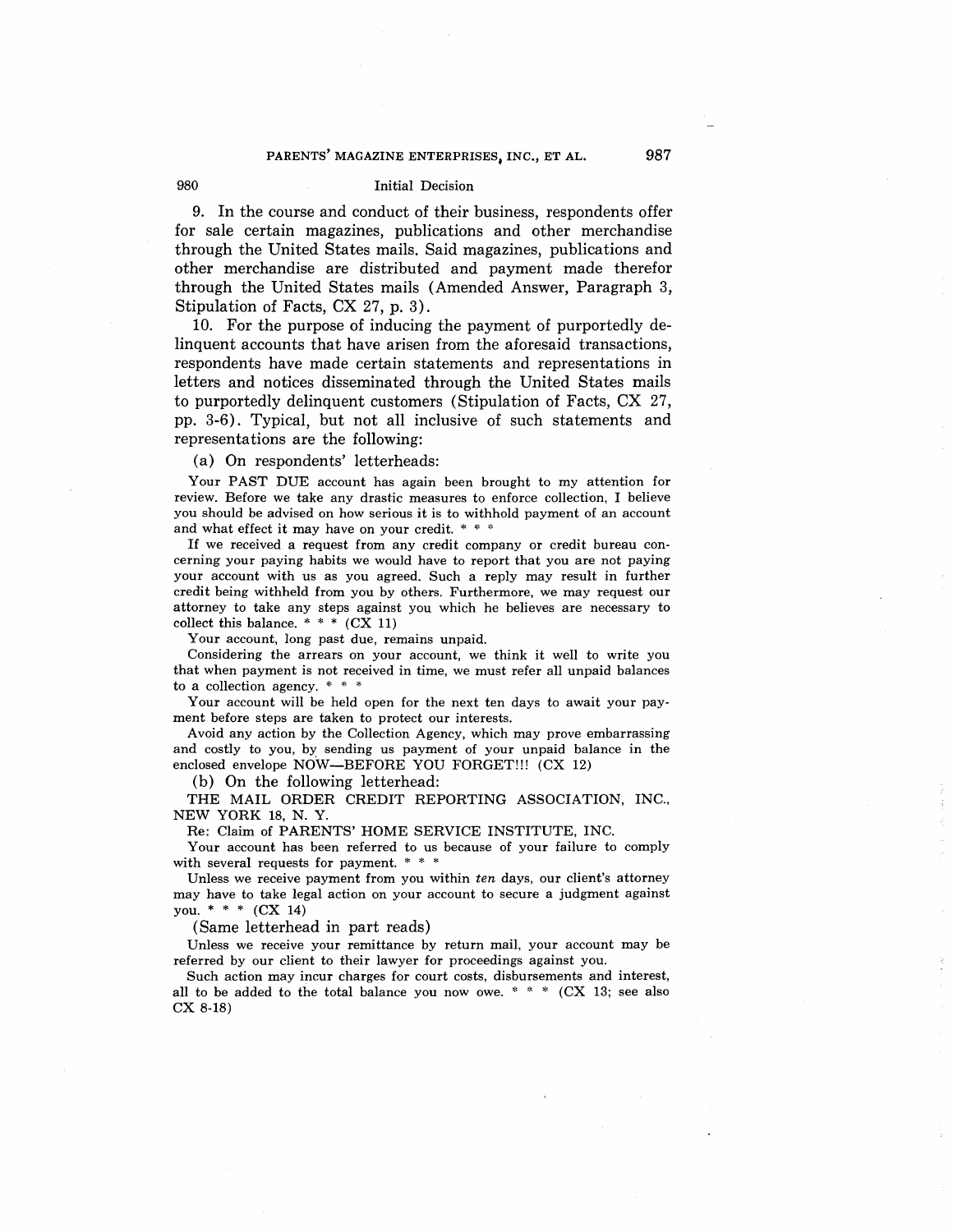## Initial Decision 68 F.T.C.

11. By and through the use of the aforesaid statements, representations and practices, and others of similar import not specifically set out herein, respondents have represented, directly or by implication, that:

A. If payment is not made, the delinquent customer's name is transmitted to a bona fide credit reporting agency.

B. If payment is not made, the customer's general or public credit rating may be adversely affected.

C. "THE MAIL ORDER CREDIT REPORTING ASSOCIA-TION, INC.," is a separate bona fide collection and credit reporting agency located in New York City.

D. Respondents have turned over to "THE MAIL ORDER CREDIT REPORTING ASSOCIATION, INC.," the delinquent account of the customer for collection and other purposes.

E. If payment is not made, the delinquent customer's account will be transferred to an outside attorney with instructions to institute suit or to take other legal steps to collect the outstanding amount due.

F. Letters and notices on the letterhead of "THE MAIL ORDER CREDIT REPORTING ASSOCIATION, INC.," have been prepared and mailed by that organization.

12. In truth and in fact:

A. If payment is not made, the delinquent customer's name is not transmitted to a bona fide credit reporting agency (Amended Answer, paragraph 4).

B. If payment is not made, the customer's general or public credit rating is not adversely affected.

C. "THE MAIL ORDER CREDIT REPORTING ASSOCIA-TION, INC.," is not a separate bona fide collection or credit reporting agency. Said organization is a fictitious name utilized by respondents and others for the purpose of disseminating collection letters (Amended Answer, Paragraph 4, Stipulation of Facts, CX 19 A & B, ex 20 A-C, ex 21 A-D, ex 22 A-D, ex 23 A & B).

D. Respondents have not turned over to "THE MAIL ORDER CREDIT REPORTING ASSOCIATION, INC.," the delinquent account of the customer for collection or for any other purpose (Stipulation of Facts, pp. 3, 4).

E. If payment is not made, the delinquent customer's account is not transferred to an outside attorney with instructions to institute suit or take other legal steps to collect the outstanding amount due (Amended Answer, Paragraph 4).

F. The letters and notices on the letterhead of "THE MAIL ORDER CREDIT REPORTING ASSOCIATION, INC.," have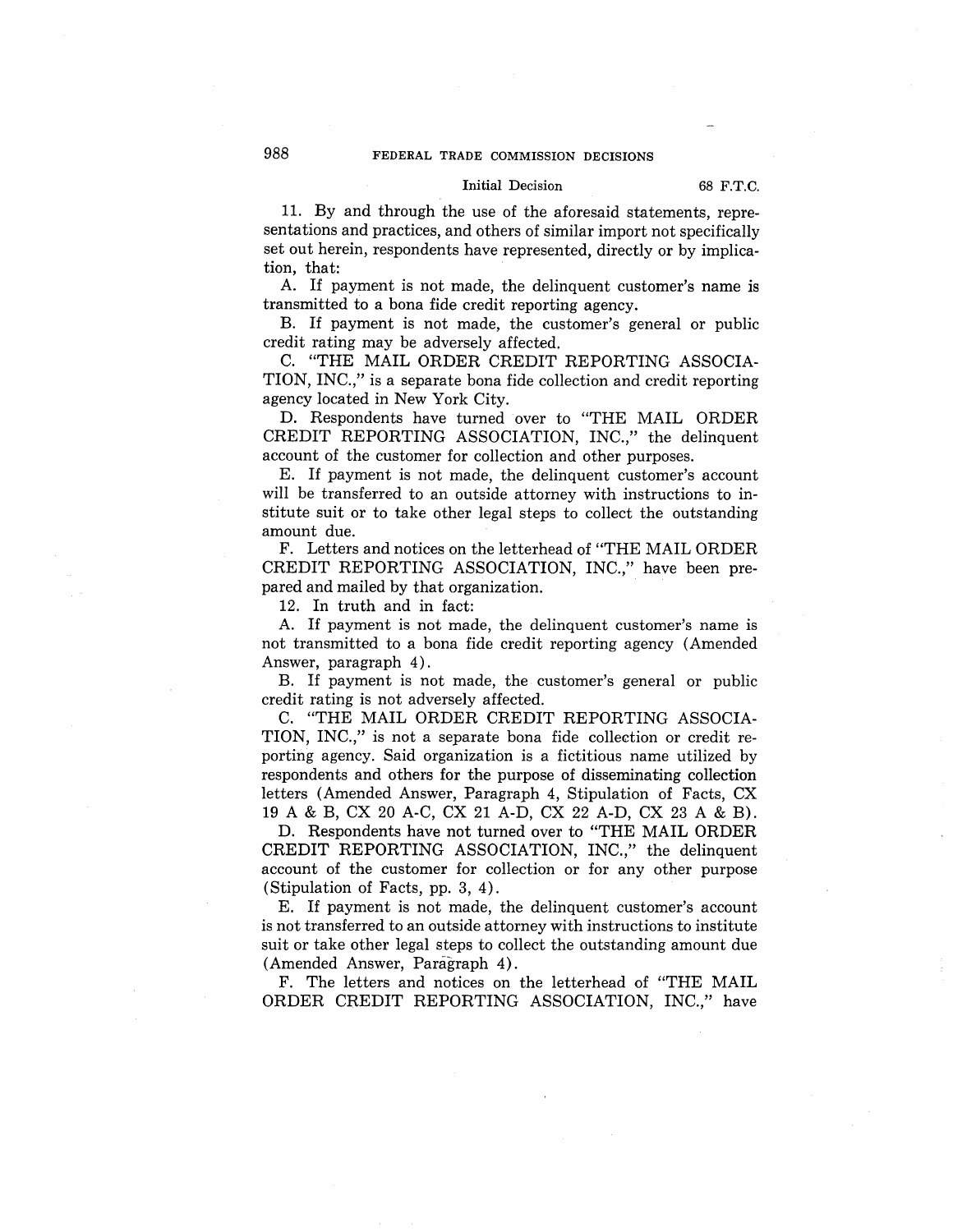### **PARENTS' MAGAZINE ENTERPRISES, INC., ET AL.**

#### Initial Decision

not been prepared or mailed by said organization. Said letters and notices have been prepared and mailed or caused to be mailed by respondents. Replies and responses to said letters and notices are forwarded unopened to respondents (Amended Answer, Paragraph 4, Stipulation of Facts, pp. 4-6).

G. Therefore, the statements and representations as set forth in finding 10 hereof were and are false, misleading and deceptive.

13. The use by respondents of the aforesaid false, misleading and deceptive statements, representations and practices has had and now has the capacity and tendency to mislead members of the purchasing public into the erroneous and mistaken belief that said statements and representations were and are true, and into the payment of substantial sums of money to respondents by reason of said erroneous and mistaken belief.

14. In their proposed findings and memorandum brief, counsel for the respondents raised three points which merit discussion.

First, counsel for respondents urge that respondents never represented that The Mail Order Credit Reporting Association, Inc. was an independent and separate collection agency. The facts of record do not bear out respondents' contention. Counsel for respondents stipulated in the record, "The final letter of any selective series under the name of 'Parents' Home Service Institute, Inc.' usually refers to the fact that if payments were not received, the unpaid balance would be sent to a collection agency and is exemplified by CX 12." CX 12 reads, in part, "Considering the arrears on your account, we think it well to write you that when payment is not received in time, we must refer all unpaid balances to a collection agency  $* * *$  Avoid any action by the Collection Agency." Commission Exhibits 13 and 14 are follow-up letters on The Mail Order Credit Reporting Assoication, Inc. letterhead and constitute obvious representation that the delinquent claim has been transferred to a bona fide, separate collection agency.

Second, counsel for respondents urge that the use of The Mail Order Credit Reporting Asociation, Inc. was discontinued in December of 1963 prior to the issuance of the complaint in this matter and that, therefore, the issuance of an order would serve no purpose at this time. This contention must likewise be rejected. In issuing its complaint the Commission undoubtedly took into consideration the past history of the respondents and their advertising activities and the number of times these have been under scrutiny by the Commission. It appears clear that an order to cease and desist prohibiting the activities charged in the complaint is not only proper but necessary under the circumstances.

980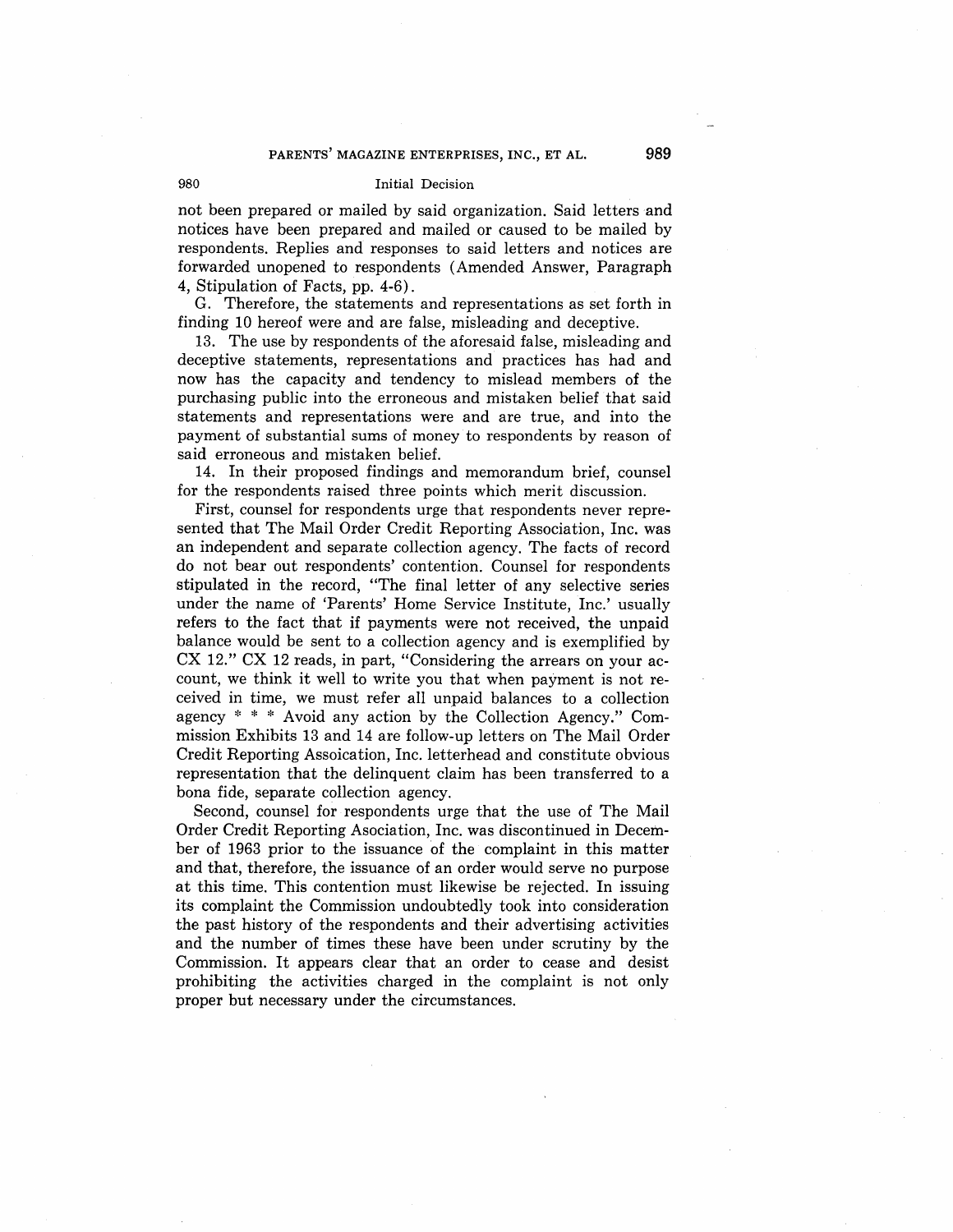## Initial Decision 68 F.T.C.

Third, respondents urge that none of the individuals named in the complaint should be included in any order to cease and desist and that the proceeding should be dismissed as to the individual respondents. This argument must likewise be rejected as to all respondents with the exception of the individual Allison R. Leininger. The evidence in the record makes it clear that the individual respondents Sand, Zignone and Foley were fully apprised of the activities charged in the complaint, and, while not being involved in such actions on a day-to-day basis, were well aware of their existence and condoned them and therefore must be held responsible for such actions (CX 1, 2 and 4). The record contains no evidence that the respondent Leininger participated in any of the acts or practices charged or was even aware of their existence. The record indicates that he was almost exclusively engaged in advertising and promotion of respondents' various publications ( CX 3).

### **CONCLUSIONS**

1. The aforesaid acts and practices of respondents, as herein alleged, were and are all to the prejudice and injury of the public and constituted, and now constitute, unfair and deceptive acts and practices in commerce, in violation of Section 5 of the Federal Trade Commission Act.

2. The complaint should be dismissed as to the respondent Allison R. Leininger, named individually and as an officer of Parents' Magazine Enterprises, Inc.

### **ORDER TO CEASE AND DESIST**

*It is ordered,* That respondent Parents' Magazine Enterprises, Inc., a corporation, and its officers and respondent Parents' Home Service Institute, Inc., a corporation, and its officers and respondents Edward A. Sand and G. Theodore Zignone, individually and as officers of each of said corporations, and Eugene J. Foley, individually and as an officer of Parents' Home Service Institute, Inc., and respondents' agents, representatives and employees, directly or through any corporate or other device, in connection with the offering for sale, sale or distribution of magazines, publications or other merchandise in commerce, as "commerce" is defined in the Federal Trade Commission Act, do forthwith cease and desist from representing, directly or by implication, that:

1. A customer's name will be or has been turned over to a bona fide credit reporting agency for failure to pay delinquent accounts: *Provided, however,* That it shall be a defense in any enforcement proceeding instituted hereunder for respondents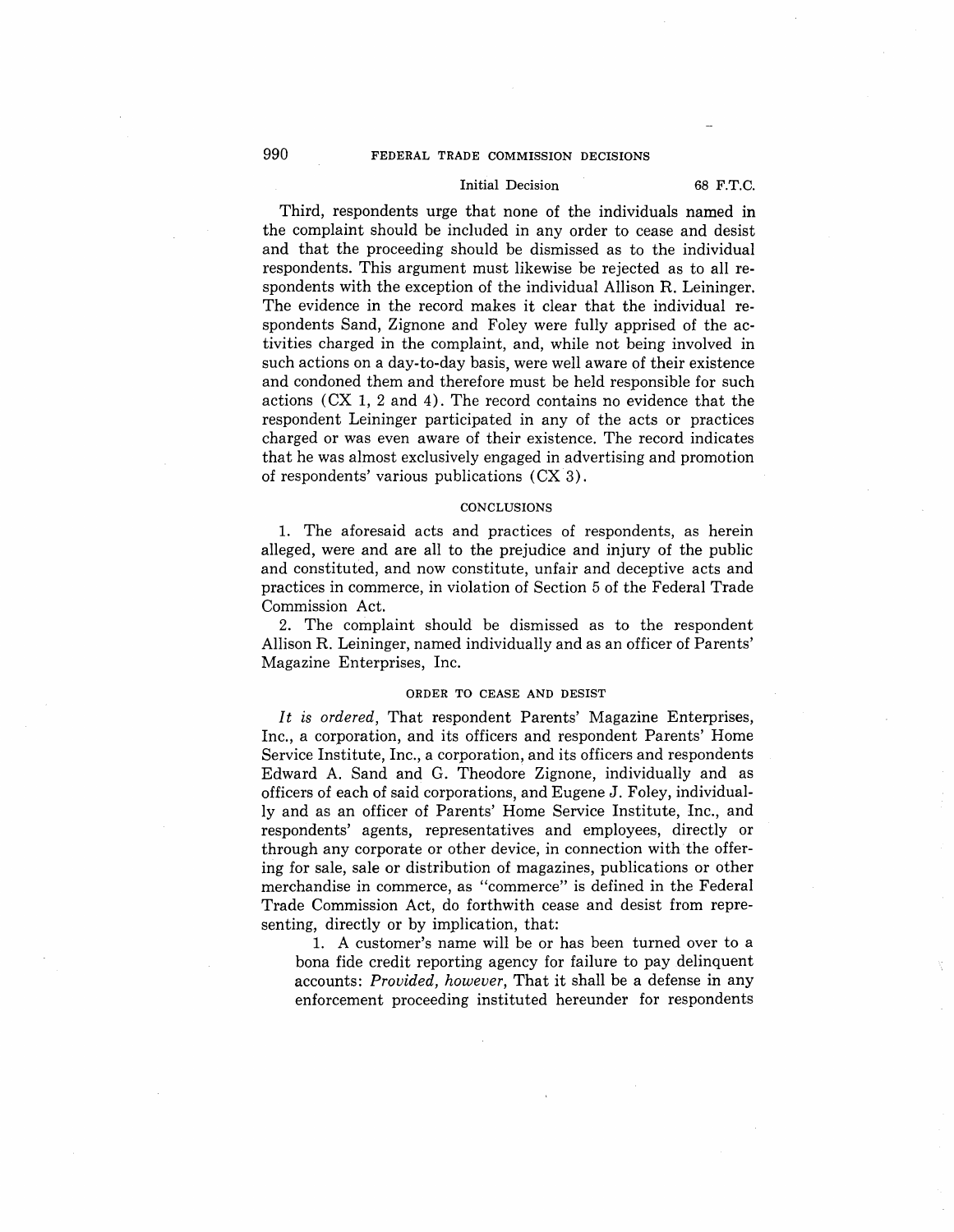### 980 Final Order

to establish that where payment is not received the information of said delinquency is referred to a separate, bona fide credit reporting agency.

2. That the general or public credit rating of a customer whose account is delinquent will be adversely affected: *Provided, however,* That it shall be a defense in any enforcement proceeding instituted hereunder for respondents to establish that where payment is not received the information of said delinquency is referred to a separate, bona fide credit reporting agency.

3. Delinquent accounts will be or have been turned over to a bona fide, separate collection agency: *Provided, however,*  That it shall be a defense in any enforcement proceeding instituted hereunder for respondents to establish that such accounts are in fact turned over to such agencies.

4. Delinquent accounts will be turned over to an attorney to institute suit or other legal action to effect payment: *Provided, however,* That it shall be a defense in any enforcement proceeding instituted hereunder for respondents to establish such fact.

5. Delinquent accounts will be or have been turned over to "THE MAIL ORDER CREDIT REPORTING ASSOCIA-TION, INC." for collection or any other purpose.

6. "The MAIL ORDER CREDIT REPORTING ASSO-CIATION, INC." any other fictitious name, or any trade name owned in whole or in part by respondents or over which respondents exercise any direction or control is an independent, bona fide collection or credit reporting agency.

7. Letters, notices or other communications in connection with the collection of respondents' accounts which have been prepared or originated by respondents, have been prepared or originated by any other person, firm or corporation.

J+ *is further ordered,* That the complaint be dismissed as to the indiv<sub>isc</sub>ual respondent Allison R. Leininger.

### FINAL ORDER

Respondents and complaint counsel have withdrawn their notices of intent to appeal. The Commission has determined that the case should not be placed on its own docket for review and that pursuant to § 3.21 of the Commission's Rules of Practice the initial decision of the hearing examiner, filed August 31, 1965, the effective date of which has been stayed, should be adopted and issued as the decision of the Commission.